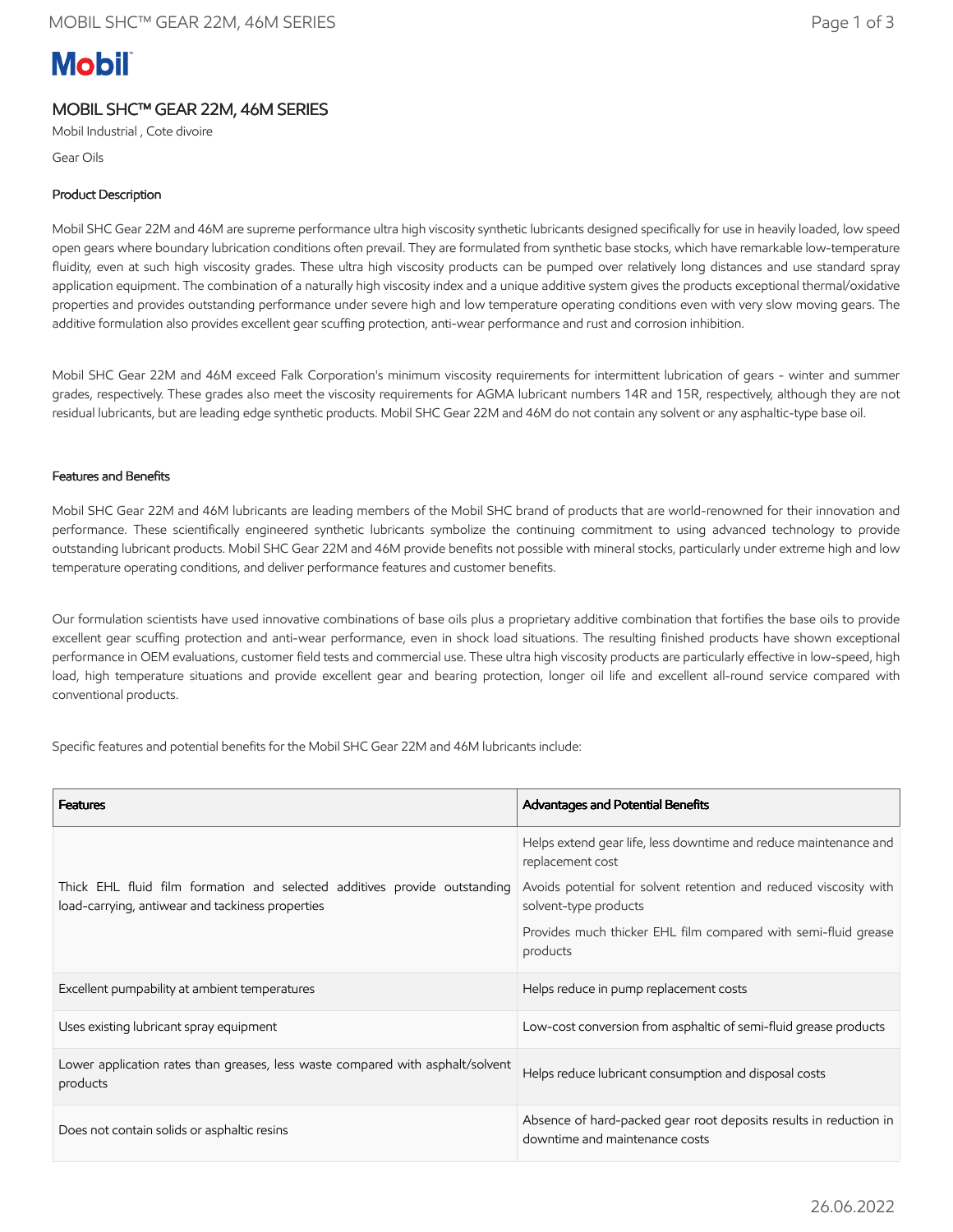## MOBIL SHC™ GEAR 22M, 46M SERIES Page 2 of 3

| <b>Features</b>       | Advantages and Potential Benefits                                             |
|-----------------------|-------------------------------------------------------------------------------|
| Light colored product | Helps avoid need for costly gear cleaning prior to inspection                 |
| Solvent-free          | Helps avoid potential safety issues related to volatile, low flash<br>solvent |

#### Applications

Application Considerations: Normally, conversion to Mobil SHC Gear 22M or 46M from asphaltic or grease products will be a simple process with no change in lubricant spray equipment. It is recommended that the gears be thoroughly cleaned to take advantage of the light color of these synthetic products. Consult your Mobil representative for further details on lubricant conversion.

Mobil SHC Gear 22M and 46M are designed specifically for use in heavily loaded, low speed open gearing which drive stationary rotating machinery. Product is typically applied by intermittent by spray nozzle systems. Specific applications include:

- Kilns and mills in metal mining, cement and limestone production and in sugar plants
- Slow speed, heavily loaded plain and rolling contact bearings

#### Properties and Specifications

| Property                                              | <b>22M</b> | 46M   |
|-------------------------------------------------------|------------|-------|
| Copper Strip Corrosion, 3 h, 100 C, Rating, ASTM D130 | 1B         | 1B    |
| Density @ 15.6 C, kg/l, ASTM D4052                    | 0.890      | 0.924 |
| Flash Point, Cleveland Open Cup, °C, ASTM D92         | 240        | 240   |
| Kinematic Viscosity @ 100 C, mm2/s, ASTM D445         | 700        | 1375  |
| Kinematic Viscosity @ 40 C, mm2/s, ASTM D445          | 22000      | 46000 |
| Pour Point, °C, ASTM D97                              | 6          | 15    |
| Viscosity Index, ASTM D2270                           | 180        | 180   |

#### Health and Safety

Health and Safety recommendations for this product can be found on the Material Safety Data Sheet (MSDS) @ [http://www.msds.exxonmobil.com/psims](http://www.msds.exxonmobil.com/psims/psims.aspx) /psims.aspx

All trademarks used herein are trademarks or registered trademarks of Exxon Mobil Corporation or one of its subsidiaries unless indicated otherwise.

10-2020 MOBIL OIL COTE D'IVOIRE Route de Petit Bassam 15, BP 900 Abidjan 15

+ 225 21 75 37 00

Typical Properties are typical of those obtained with normal production tolerance and do not constitute a specification. Variations that do not affect product performance are to be expected during normal manufacture and at different blending locations. The information contained herein is subject to change without notice. All products may not be available locally. For more information, contact your local ExxonMobil contact or visit [www.exxonmobil.com](http://www.exxonmobil.com/)

ExxonMobil is comprised of numerous affiliates and subsidiaries, many with names that include Esso, Mobil, or ExxonMobil. Nothing in this document is intended to override or supersede the corporate separateness of local entities. Responsibility for local action and accountability remains with the local